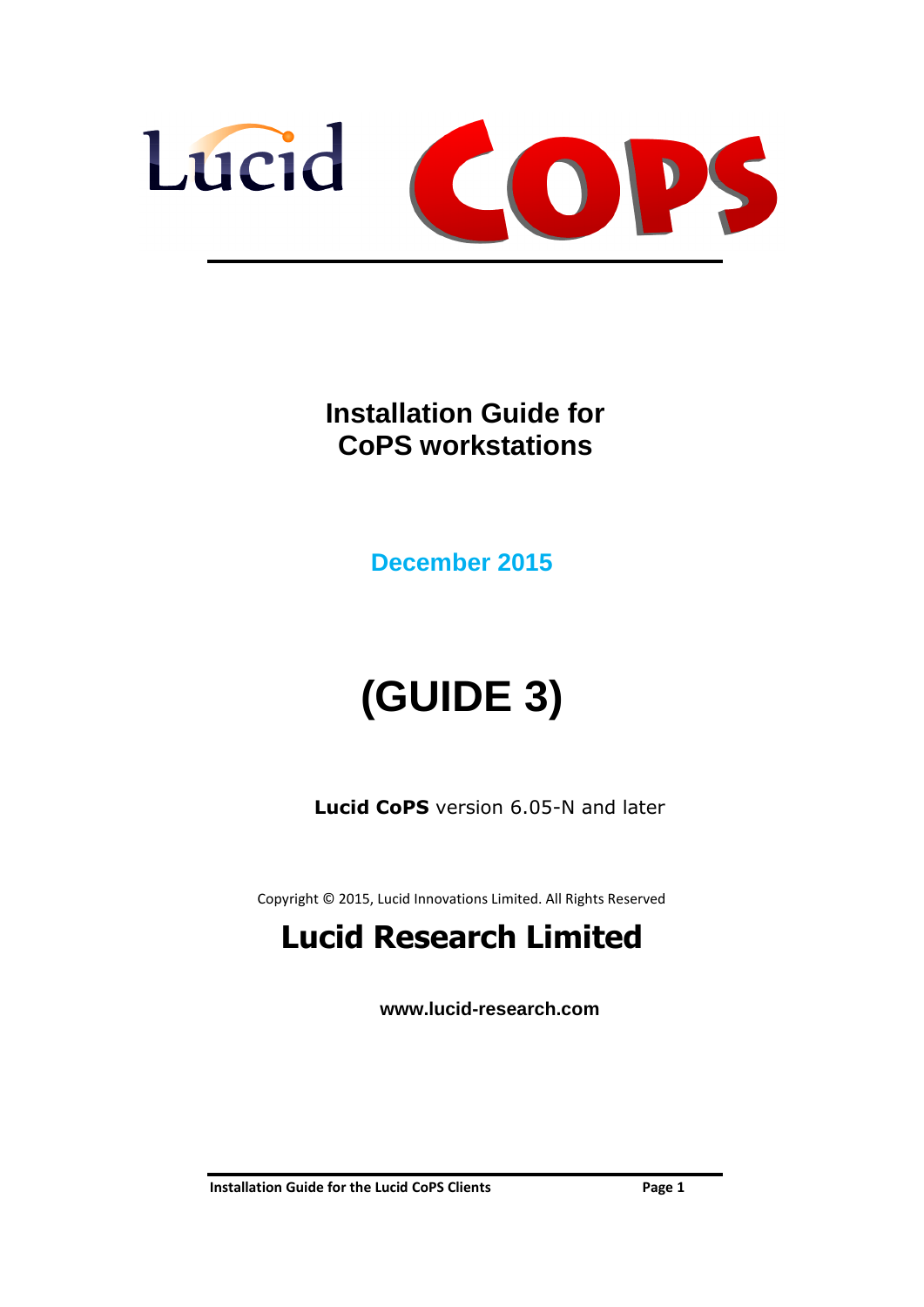# **Contents**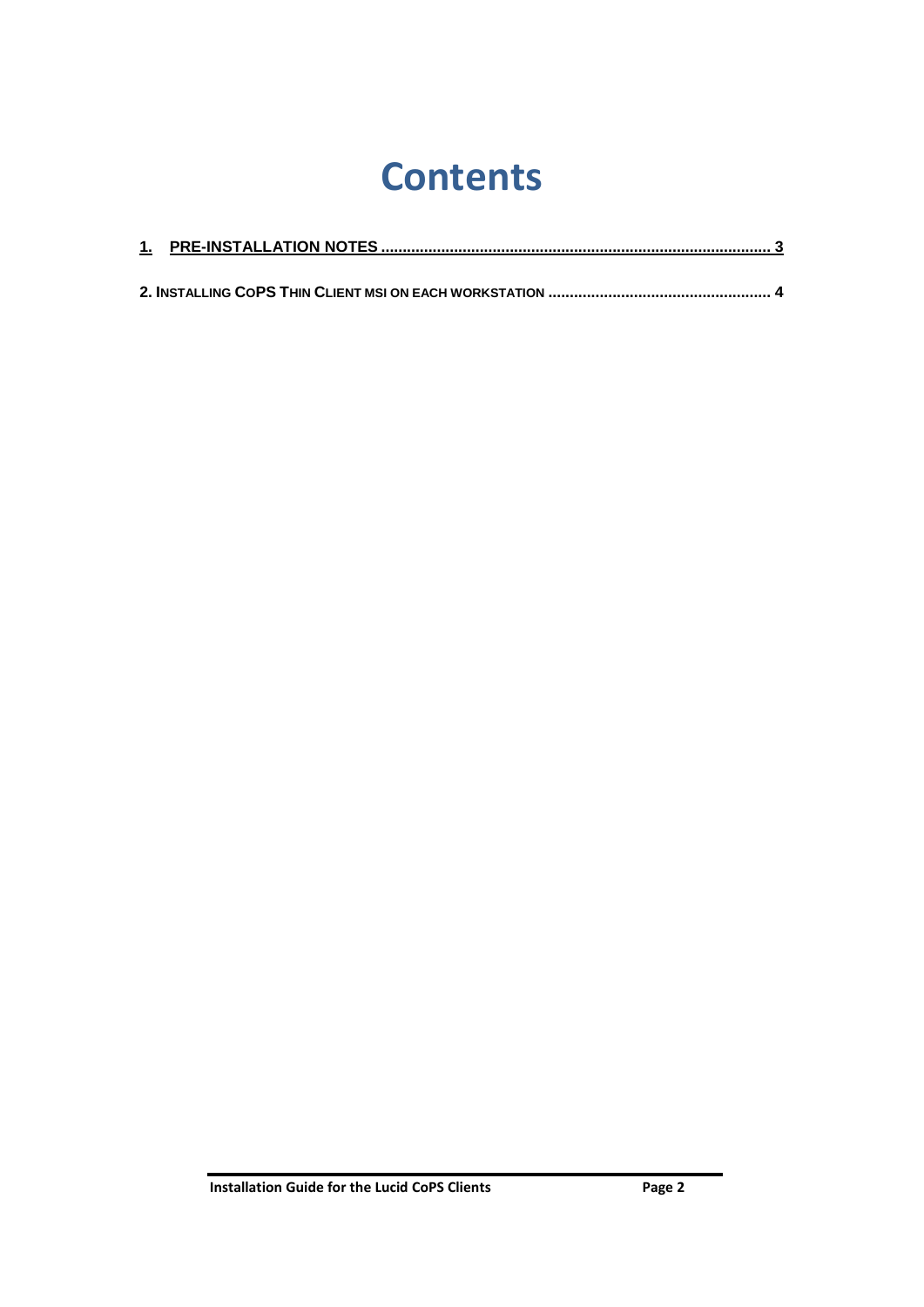## <span id="page-2-0"></span>**1.Pre-installation notes**

At this stage of the installation process for *Lucid COPS for Networks*, it is assumed that you have already carried out the procedures in GUIDE1 and GUIDE 2 which covers deploying the SQL Server and the main COPS application installation on the server.

#### **REMINDER**

COPS uses a thin client model for deployment on a network.

On all workstations which will run COPS from a shortcut, you will need to install one or two small msi files and you will also need to set up a share on the server and a shortcut on each workstation.

#### **There are 4 steps to follow in this Guide**

**1**. Check that a *SQL Server Native Client* driver is available on the workstations.

**2**. Install Lucid Universal Thin Client software (msi).

**3**. Create a *Share* on the server to the folder *\Lucid CoPS Network* \

**4**. Create shortcuts as required within the Share and drag them to the workstation desktop.

**See Chapter 2 below for step-by-step details:**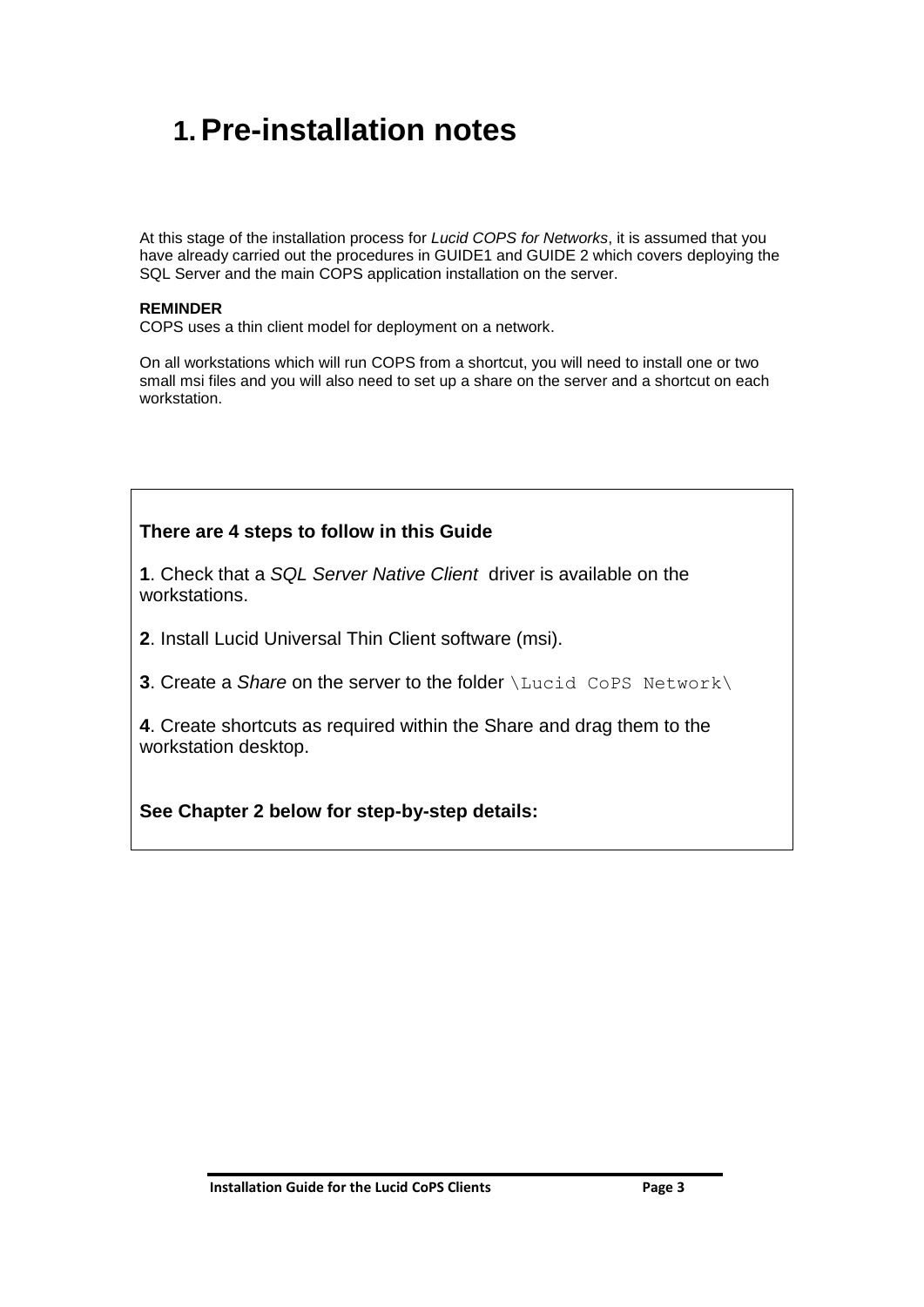## <span id="page-3-0"></span>**2. Installing Lucid Universal Thin Client msi on each workstation**

#### **CHECKING FOR SQL SERVER NATIVE CLIENT (ODBC) DRIVER**

It is important to be aware that all workstations need to have a driver (*SQL Server Native Client*).

This driver allows the locally running *Lucid CoPS* software to connect to the SQL Server instance on the server computer. If this driver is missing, you will not be able to successfully use *Lucid CoPS* on the workstation.

An old edition of SQL Server 2008 R2 Express edition and its associated Native Client 10.0 driver can be found on the Lucid CoPS CD. These are still provided for a very small number of customers who may not be able to connect to the internet. If you do have SQL Server 2008 R2 Express Edition hosting the LUCID database, you should install *SQL Server Native Client 10.0 onto each workstation. These drivers are provided on the CoPS CD in the folders below:*

ROOT:\SQLNCLx32\sqlncli.msi ROOT:\SQLNCLx64\sqlncli.msi

The latest editions of *SQL Server Express Edition* are available free from Microsoft: We recommend these rather than the old 2008 Edition on the Lucid CoPS CD.

Therefore, if you are using a newer edition of Microsoft ® SQL Server, such as *SQL Server 2014 Express*, it is strongly recommend that you install *SQL Server Native Client 11.0* onto your workstations.

#### **How to get SQL Server Native Client 11.0**

**[www.microsoft.com/en-us/download/details.aspx?id=29065](http://www.microsoft.com/en-us/download/details.aspx?id=29065)**

#### Click on *Install Instructions*

Scroll half way down the web page and look for:

#### **MICROSOFT SQL SERVER CONNECTIVITY FEATURE PACK COMPONENTS**

#### **Microsoft ® SQL Server ® 2012 Native Client**

The 32 and 64 bit drivers (sqlncli.msi) will be downloadable here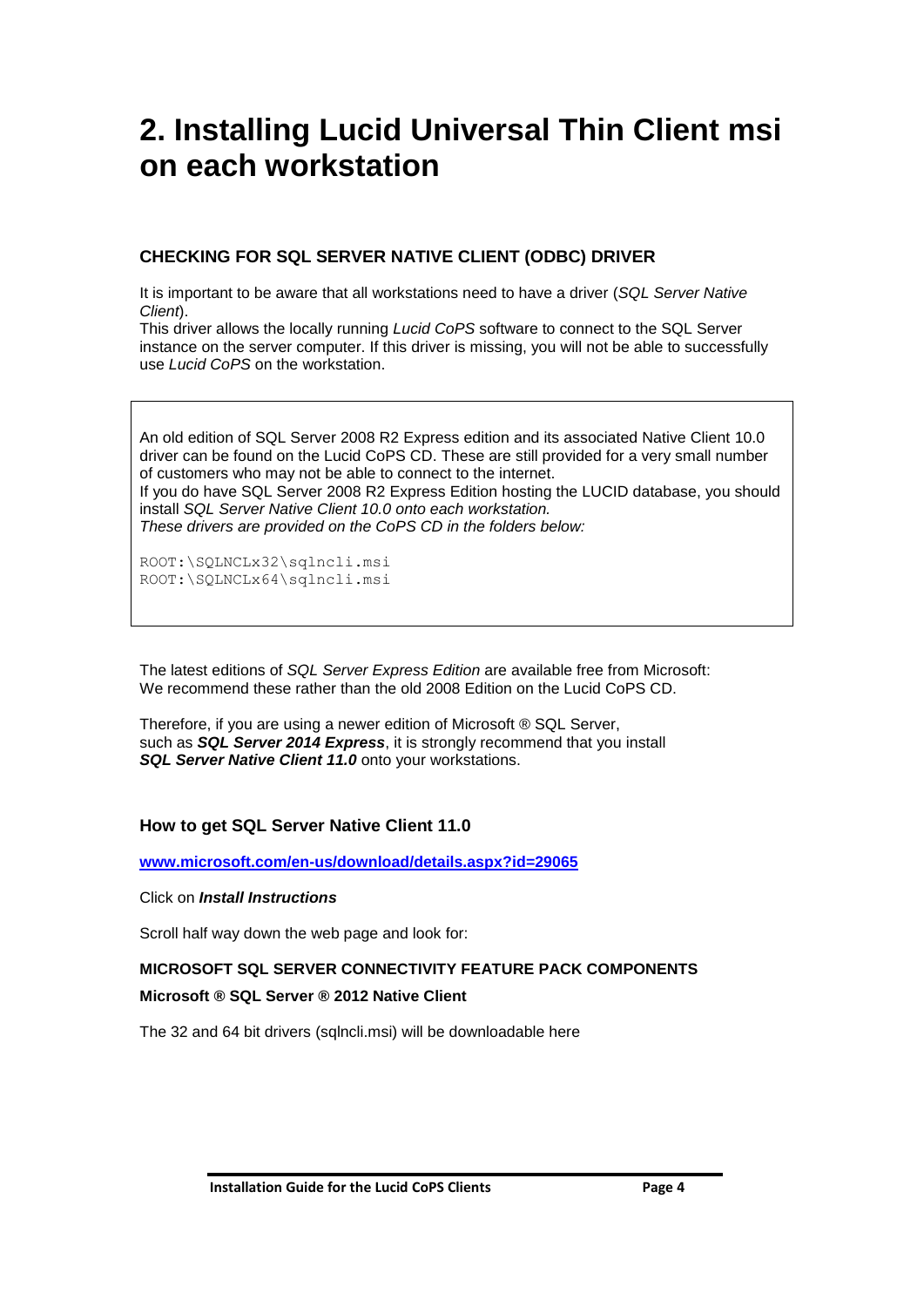2. Having deployed the Native Client (ODBC) driver, the next step is to deploy the Lucid Universal Thin Client package (msi) which installs essential dll and ocx files used by *Lucid CoPS* onto workstations.

You can either install directly from the CD using the option *'Install the CoPS thin client software'* or by copying the file from the CD and deploying it manually or using Group Policy.

On the CD the full path to the system client msi is:

#### **ROOT:\Workstation Setup\LucidUniversalThinClient.msi**

|                                                                                                                                    | Lucid CoPS Network - CD Startup Menu                                                                                                                                                                                                               |  |  |  |  |  |  |  |
|------------------------------------------------------------------------------------------------------------------------------------|----------------------------------------------------------------------------------------------------------------------------------------------------------------------------------------------------------------------------------------------------|--|--|--|--|--|--|--|
| COPS                                                                                                                               | <b>Software Deployment Menu</b>                                                                                                                                                                                                                    |  |  |  |  |  |  |  |
| <b>STEP 1 - Installing SQL Server 2008</b>                                                                                         | <b>SQL Server Native Client ADO Drivers</b>                                                                                                                                                                                                        |  |  |  |  |  |  |  |
| Install Microsoft ® SQL Server 2008 R2 Express Edition                                                                             | 3<br>Install 32 bit SQL Server Native Client 10.0                                                                                                                                                                                                  |  |  |  |  |  |  |  |
| SQL Server 2008 R2 installation guide                                                                                              | Install 64 bit SQL Server Native Client 10.0                                                                                                                                                                                                       |  |  |  |  |  |  |  |
| <b>STEP 2 - Install CoPS on server</b><br><b>Install CoPS application on your server</b><br><b>Software installation (Guide 2)</b> | Install the Lucid CoPS software onto this computer (which<br>should be either a server or a suitable workstation acting as the<br>file server). You should install the application only on the server<br>and NOT on each clients/workstation.<br>0 |  |  |  |  |  |  |  |
| <b>STEP 3 - Install CoPS clients</b>                                                                                               |                                                                                                                                                                                                                                                    |  |  |  |  |  |  |  |
| Install the CoPS thin client software                                                                                              |                                                                                                                                                                                                                                                    |  |  |  |  |  |  |  |
| <b>Client installation (Guide 3)</b>                                                                                               | Back                                                                                                                                                                                                                                               |  |  |  |  |  |  |  |

3. Now move to the server and create a share (using *Advanced Sharing*) on the root of the application folder *\Lucid CoPS Network\* or a different folder if you chose this at installation.

Read permissions are sufficient for ordinary users on this share.

If you intend to run the Reports and Admin module your share needs to have *Full Control* permissions on the folder called *Archives* which is used as a repository by the database archiving options.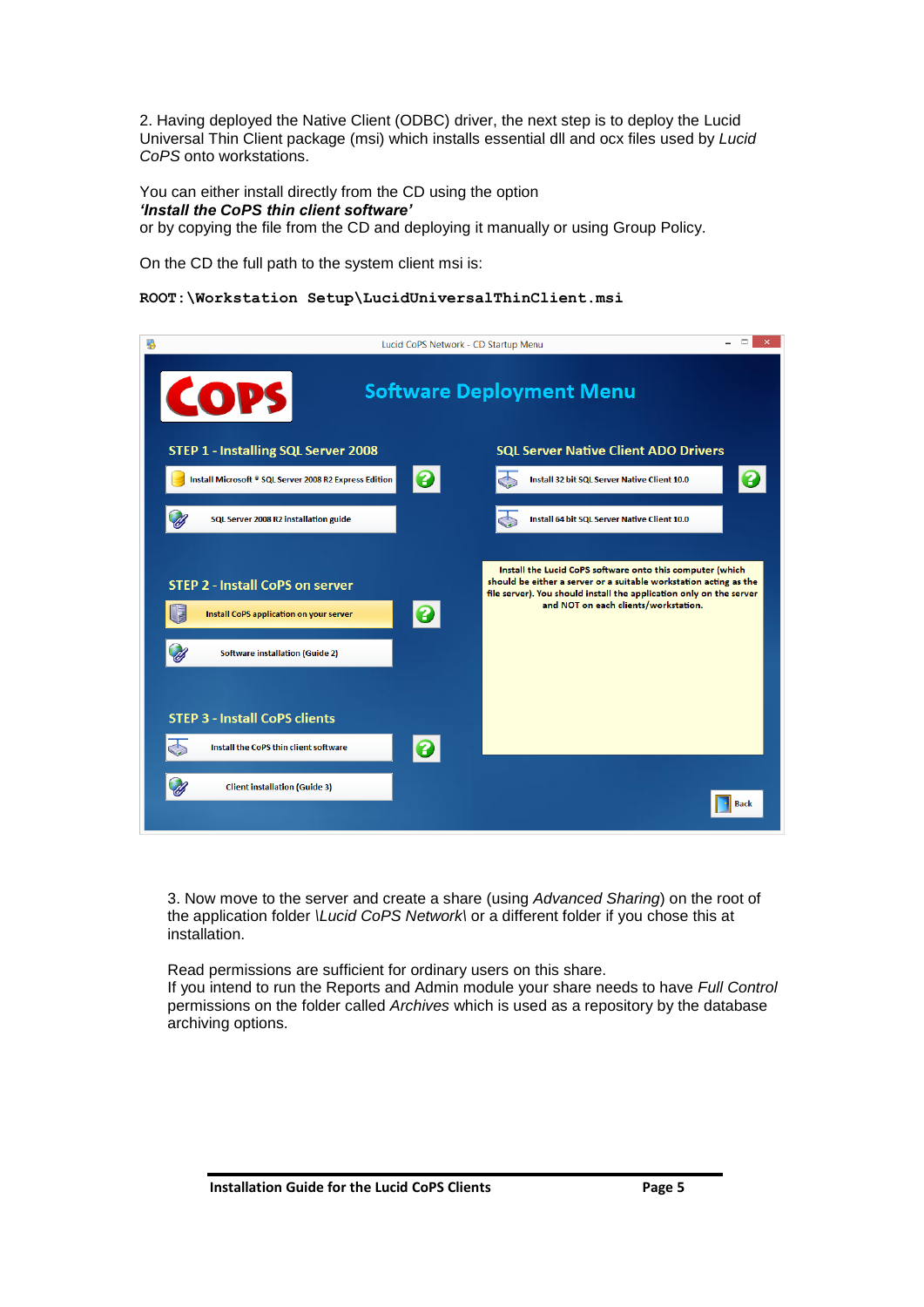4. On each workstation you need to make a short cut to the test module application file

**COPSTv605.exe**

on the share you have just created on the server.

First, browse to the share you created in step 3 using: *Computer > Network > COMPUTER* (see below)

|                                                                                                                                                                                                                                         | $\blacksquare$ $\blacksquare$ $\blacksquare$ |
|-----------------------------------------------------------------------------------------------------------------------------------------------------------------------------------------------------------------------------------------|----------------------------------------------|
| <b>IL Network &gt; ROADRUNNER &gt;</b>                                                                                                                                                                                                  | $\mathbf{v}$ $\mathbf{t}$<br>Search<br>م     |
| Organize v H Views v V Search Active Directory be Network and Sharing Center                                                                                                                                                            | $\circledcirc$                               |
| <b>Favorite Links</b>                                                                                                                                                                                                                   | Name<br>Type<br>Comments                     |
| Documents                                                                                                                                                                                                                               | Lucid CoPS Network -                         |
| Pictures<br>A.<br>Music                                                                                                                                                                                                                 |                                              |
| More >>                                                                                                                                                                                                                                 | Printers                                     |
| <b>Folders</b><br>v                                                                                                                                                                                                                     |                                              |
| Backup OS and Data (E:)<br>A.<br>Public (\\<br>(P:<br>Shared $(N \t)$ (S:)<br>\users) (U:)<br>$\omega$<br>æ<br>DVD RW Drive (Z:)<br>Reflex Nero Scout<br>Network<br><b>ROADRUNNER</b><br>$\overline{\nabla}$<br><b>ER</b> Control Danal |                                              |
| 8 items                                                                                                                                                                                                                                 |                                              |

Open the Share you have created and locate the CoPS executable files.

Right mouse click over the file **CoPSTv605.exe** and select *Create Shortcut*.

Now drag the new shortcut to your workstation desktop and rename it as you wish.

To create a shortcut to the reports and admin module (only for teachers or administrators) carry out the same procedure on the file: **CoPSAv605.exe**

The picture below shows the alternative method of creating shortcuts and using '*Send to*' to send them to the desktop .